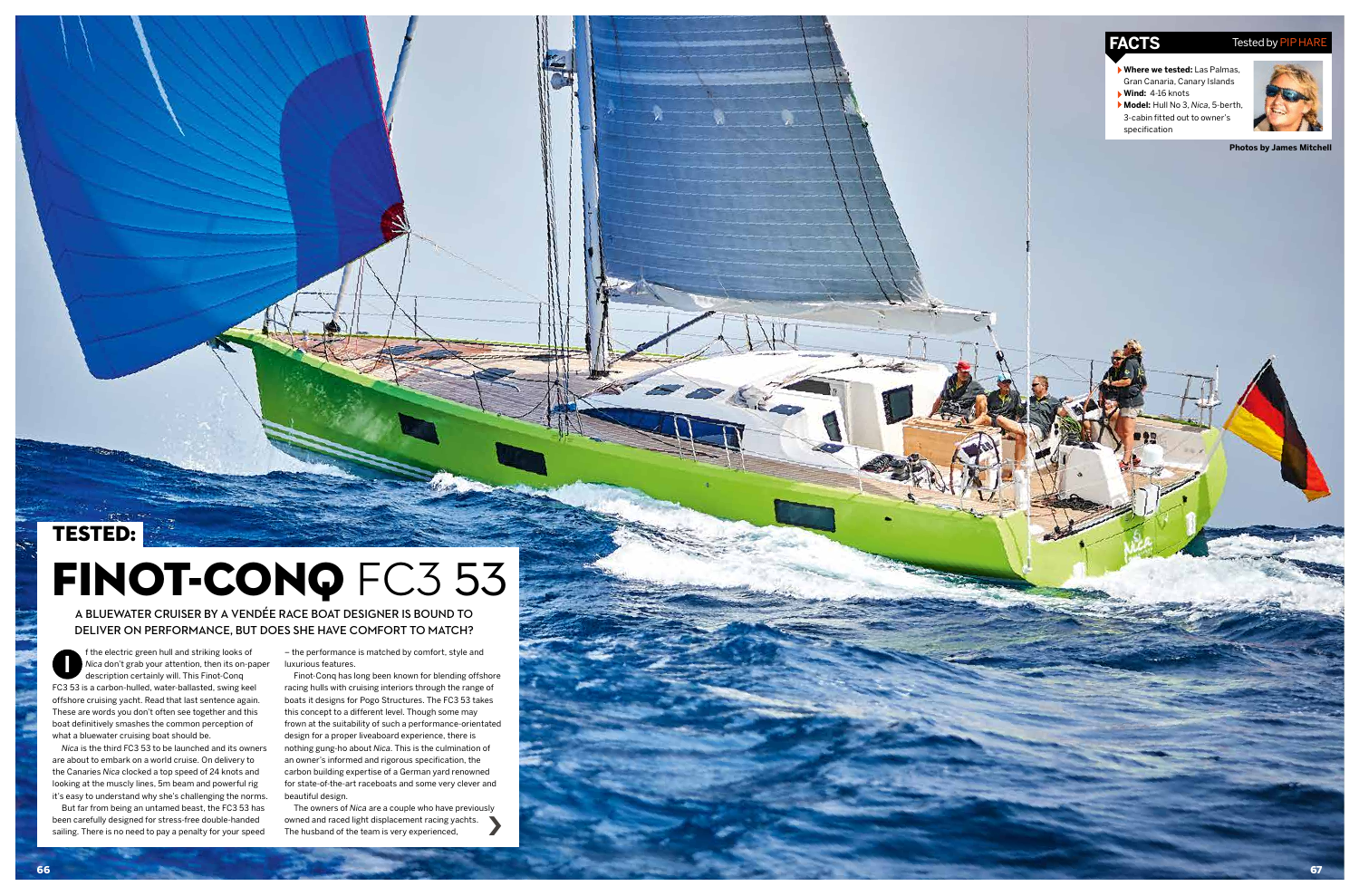**1 The Code 0 furling line is led through the bowsprit under deck all the way to the cockpit.**

- **2** *Nica* **uses a Solent jib up to 22 knots upwind, before switching to the staysail. Both are sheeted through 3D clew rings, so the deck is not interrupted by genoa tracks.**
- **3** *Nica***'s boom runs full length and is serviced by a traveller on the very edge of the transom – this maximises sail area and keeps the cockpit safe and clear during gybes.**
- **Twin transom doors allow access to a tender garage on one side and dedicated liferaft stowage on the other. The liferaft can be launched by tugging hard on a single rope, which opens the door and releases the raft in one action. 4**



to 12 knots of boat speed with the water gushing past and warm Canaries wind in our faces.

It didn't seem to matter which way we pointed the bow, or how much we loaded the sails, the helm remained light and at times the boat steered itself. Upwind, we picked our way nimbly around oncoming waves; reaching we powered straight over them. As soon as there was sea room our eager crew rushed to the bow and wrestled an A2 spinnaker from the deep sail locker so the real fun could begin.

With the spinnaker up, *Nica* carries 360m2 of sail and handles like a Class 40, effortlessly able to catch and surf the smallest of wavelets. In what seemed no time we had lost sight of Gran Canaria in the hazy, sand-filled air.

Downwind VMG sailing in the FC3 53 is a joy. The fully-loaded hull is just 12 tonnes and agile enough for an engaged helmsman to make the most of every puff of breeze. In a wind range of 12-16 knots we kept consistent speeds of 10-12 knots downwind.

Helming was all-absorbing and it drew

me in so all other distractions faded to the background. Even in as little as 4 knots of breeze I was able to keep *Nica* sailing at the same speed, heading up to build apparent and then soaking until the sail started to collapse. I could feel every part of the boat react. *Nica* felt alive.

> All sail handling, except the spinnaker tack line, is done from trimming areas just in front of the two carbon wheels.

Despite hanging around the wind acceleration zones of Gran Canaria for the best part of two days, wind strengths during our test remained below 16 knots, so I never experienced *Nica* in full flight. However, a fully loaded 53-footer with five crew in the cockpit that is still powerful and light enough to keep moving in 4 knots of wind is telling you pretty much everything you need to know about performance. The polars suggest *Nica* will make 15–17 knots of boat speed in 25 knots of wind and, judging by what I have experienced, I believe them. This boat will gobble up the oceans.

The only performance giveaway to the cruising aspect of the FC3 53 was a trailing stern wake downwind which never managed to break from our transom in light airs of up to 12 knots. It's inevitable

**The bobstay and 2:1 tackline are integral, working through the bowsprit rather than dead-ending to either side. This allows the bobstay to be pulled back during anchoring**

**Left: tester Pip Hare was in her**  element on the <br>FC3 53 **FC3 53**

**The FC3 53 hull** 

**has been designed with inspiration from the latest generation of IMOCA and Class 40 yachts. There is a hard, full length chine, the foredeck is gently cambered and the bow full volume**

that a heavy stern caused by a fully laden tender garage will affect performance like this in lighter airs. But in no way was Nica's speed disappointing – this telltale stern wake simply informs us the FC3 53 could have even more to give.

#### **Sailing life 'hacks'**

In every aspect, the FC3 53 has delivered on its mission to provide performance and comfort to the highest degree. The sail plan is bold, matching the power potential of the hull, but has been designed for two people to manage while hardly breaking a sweat. This is so much more than just electrifying the winches – it's thoughtful layout, top quality hardware and some ingenious hacks to just make life easier.

## 'the sail plan is bold, matching the power potential of the hull'

There are five electric winches, all are The Solent furler is hydraulic, while the

two speeds. The dedicated mainsheet winch is set on a central pedestal at the very back of the cockpit. This also hosts the controls for a full width traveller running across the top of the transom. Bringing the traveller jammers up onto the pedestal allows them to be controlled from a waist height position, well forward of the track, using the mainsheet winch if necessary. This arrangement is not only practical but safe on a boat this size. staysail furler is manual. As the Solent must be partially furled during a tack, having the furler on a hydraulic system allows control of the sail from either side of the cockpit during a tack, eliminating the need to handle two ropes at once. The vang is also hydraulic, which again makes sense, as maintaining leech tension on a square-headed main requires a lot of





and, while his wife has sailed as part of the racing crew, she is looking forward to cruising double-handed and the opportunity to learn more. They first looked at Class 40s, but as the mission changed to cruising, their next step was to consider the Pogo 50, which led them to the FC3 53.

I was invited to join the owners together with designers Pierre Forgia and Pascal Conq in the Canaries for two days of cruising, and the prospect of experiencing this boat first-hand was genuinely exciting. This would also be the first time the designers had sailed aboard *Nica* and, as we were gently gliding from our marina berth using bow and stern thrusters, there could not have been a crew of five more desperate to find some wind to play in.

#### **About the sailing**

Within minutes we were streaking away from the harbour of Las Palmas, Gran Canaria. The fully battened main filled with a crack, the Code 0 flew out, water ballast was pumped in and *Nica* was up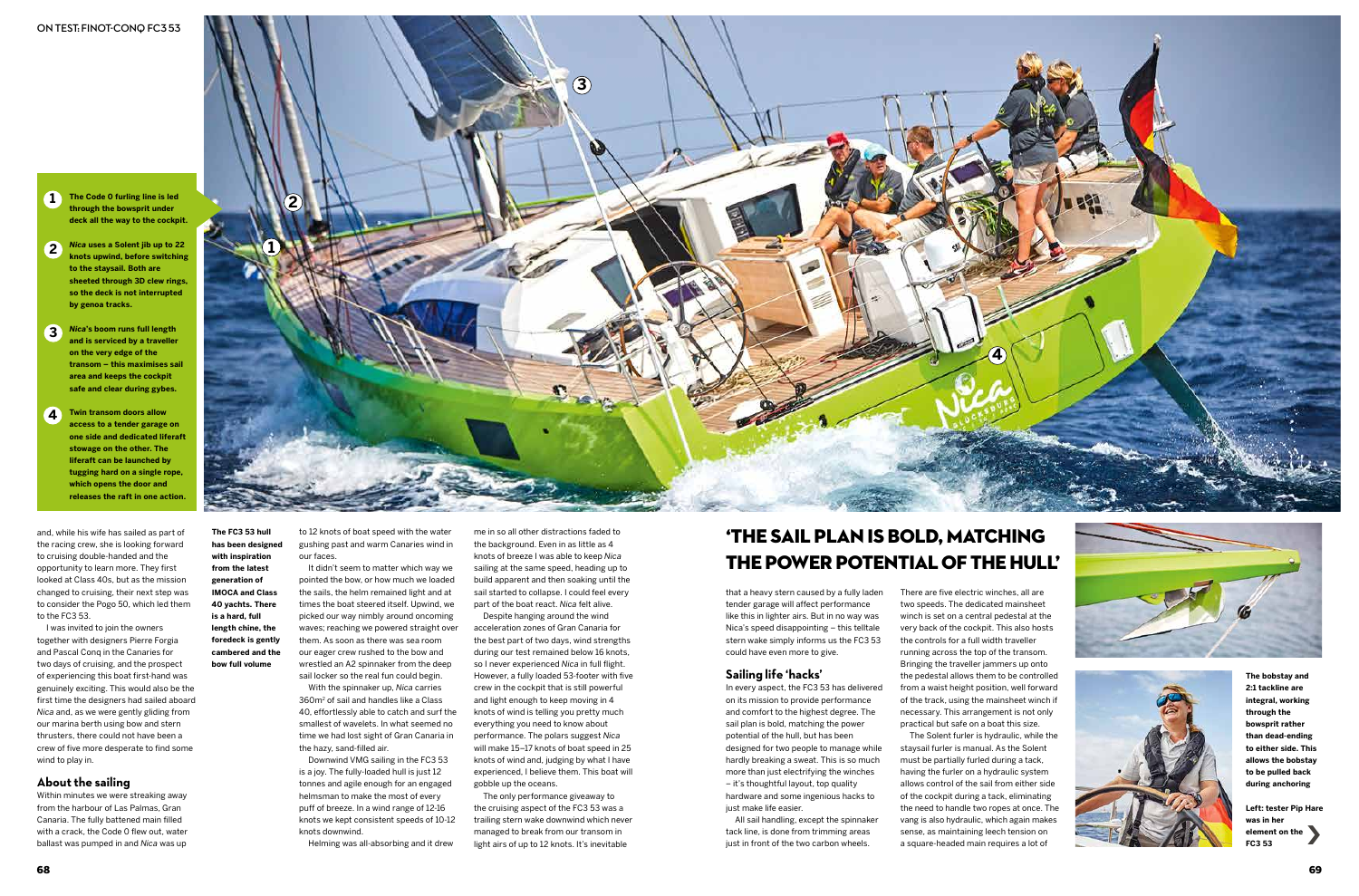



**Above: designer Pascal Conq helms while Pip watches the main. Note the central pedestal for easy mainsheet and traveller control. Far left: bowsprit, furler and anchor stowage. Left: lines led back under cockpit coamings**

**Thoughtful layout and top quality gear contribute to ease of handling**



power off the wind. The vang can also be dumped at the flick of a switch.

The twin spreader rig has PBO standing rigging. To avoid the hassles for a doublehanded crew dealing with split backstays, the rig and supporting structure have been designed with no backstay. The owners of *Nica* have chosen to install running backstays for a bit of extra security on breezier downwind passages, but most of the time these are stowed forward next to the shrouds.

The 104m<sup>2</sup> fully battened mainsail runs on a dual mast track stowage system. This neat piece of engineering sees the mast track split into two about 1m above the gooseneck – rather like railway points. When the sail drops, alternate cars are diverted onto each separate track, building up two stacks of batten cars side by side. This allows the sail to be stowed in a neater form, and with half the height of a normal system the head can be reached from the deck.

'don't be fooled into thinking this **BOAT IS A LAMB - IT WILL BITE'** 



Despite all the clever systems and the absolute ease with which our crew of five managed to boss *Nica* around, don't be fooled into thinking this boat is a lamb. Sails of 360m<sup>2</sup> mean a monster, no matter how good your winches are. The sail area to displacement ratio is off the



cruising boat scale. To sail this boat, you must actively take control, define clear limits for shortening sail and stick to them – otherwise there's no question this boat will bite.

*Nica*'s tack line runs inside the bowsprit and is made off on a cleat inside the anchor locker on the underside of the deck. Working in the locker was the only bit of sailing the FC3 53 that I found fiddly. But the solution to handling is simple: just pull on the tack line hard before the hoist, make it off in the locker, then close the lid and forget about it.

Another ingenious 'sailing life hack' is the integrated bobstay and tack line. With this system the bobstay is not dead-ended on the end of the bowsprit but instead goes through it and attaches back to back with the 2:1 tack line. When you pull the tack line on, you pull the bobstay tight and the harder the pressure in the spinnaker, the tighter the bobstay becomes. When anchoring, ease the tack line completely and the bobstay can be pulled aft, towards the hull so it will not clash with the chain.

#### **A funky feel**

Descend the matt black carbon companionway steps and *Nica*'s interior matches the cutting edge looks on deck. Working with designer Pierre

### **The swing keel**

Finot-Conq started designing swing keels during the early 1990s for 8m/26ft daysailers and is now using them on boats up to 31m/100ft long. When down, the keel on *Nica* is 3.75m, giving optimum righting moment and performance. The lifted keel has a 1.65m draught, which should allow access to most harbours.

The keel pivots around an axis on the back of the keel head, with a ram that pushes the top of the keel head forward to swing the keel down, and pulls it back to lift. There is a fail-safe system when the keel is down, which means if the ram is put under a sudden significant load, it will immediately let go and the keel will swing up. This should eliminate the risk of damage to the keel box and surrounding structure from grounding.

The fit of the keel head into the keel box is extremely precise to avoid vibration while sailing. The space is so tight the head of the keel cannot be antifouled, as the extra millimetres of paint mean it would no longer fit back in its slot.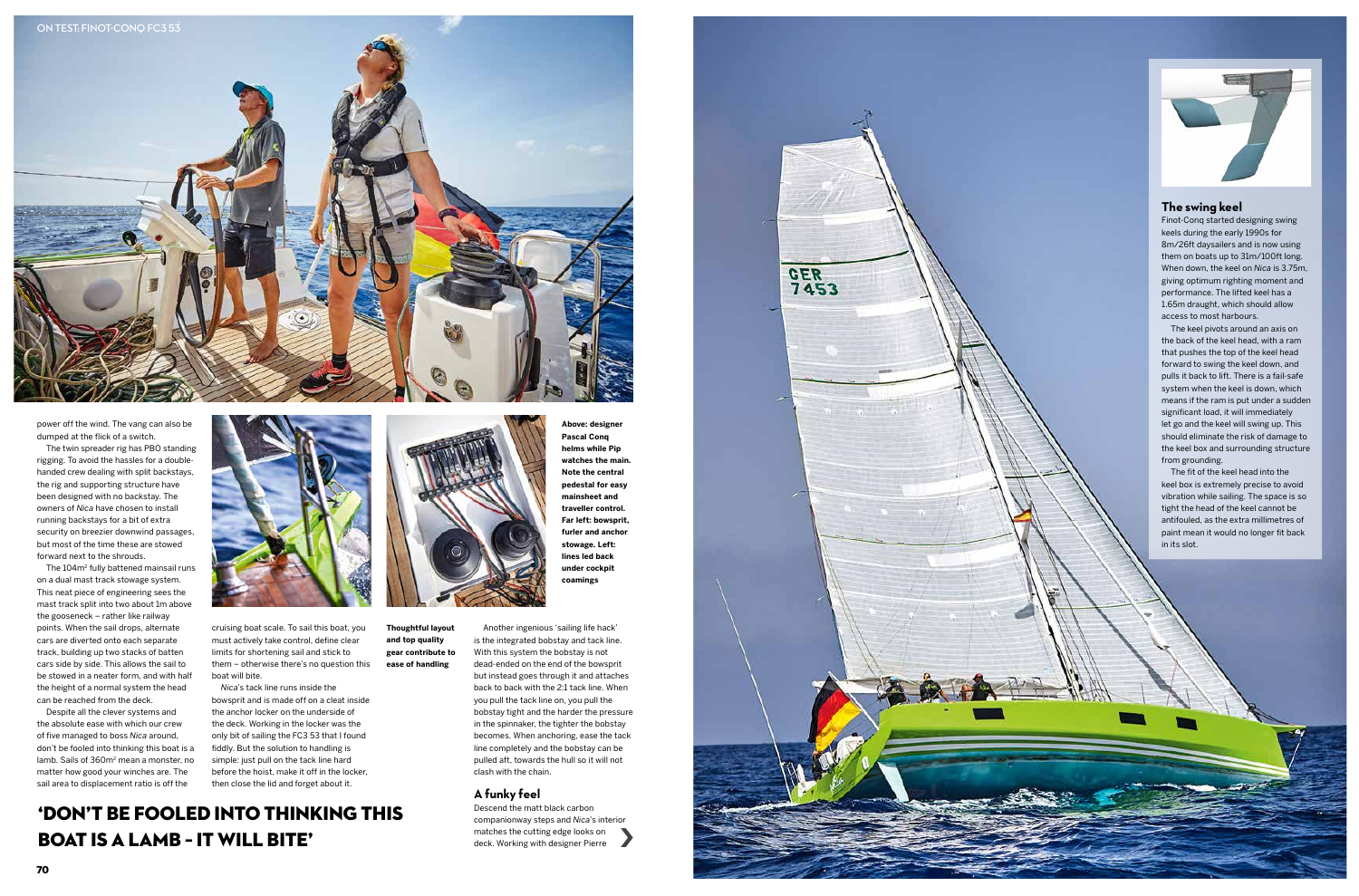**Lime green upholstery, striped Zebrano joinery and white panels give a funky feel**

#### **Below: heads sink unit cleverly recessed into bulkhead**



**Right: cabins are spacious, with plenty of built-in stowage as befits a liveaboard cruiser**







**Smart glazing creates a light, very modern feel**





Forgia, the owners have created a contemporary style by matching unusual striped Zebrano wood with lime green upholstery and white panelling.

Fitting out required a balancing act between equipping for self-sufficient bluewater sailing yet keeping additional weight to a minimum. Far from resulting in a sparse interior, *Nica* has a funky, modern feel down below and just about everything you could possibly need.

There has clearly been considerable skill in both design and build to deliver such a full interior without compromising performance. All furniture is structural, while doors and tabletops are Nomex forms covered with carbon panels and veneer. Both heads are equipped with full carbon electric toilets.

The saloon is split-level with a high dining area on the port side and a low sofa to starboard. The top of the keel box acts as a bench seat to the dining table. Building the FC3 53 in carbon has allowed Finot-Conq to reduce the height of the keel box compared to boats like the Pogo 50. This means the keel box

integrates into the furniture of the saloon rather than separating the space.

Panoramic windows fitted with smart glass wrap the coachroof – each panel of glass can be individually dimmed or blacked out at the turn of a switch. Windows can be 'trimmed' to different shades depending on the position of the sun and provide total privacy when blacked out, eliminating the need for blinds. Lighting options are varied, with recessed deckhead lights, under-cupboard downlighting and well-placed reading lamps. All lights can be individually switched from white to red. Playing with the black-out windows and different lighting creates distinct ambiences to suit just about every mood, from cosy cottage to exclusive restaurant.

> The twin rudders each have their own quadrants with doubled-up steering cables and autopilot rams on both. There  $\begin{array}{c} \text{is even a spare rudder stored behind} \\ \text{a side panel in the owner's suite.} \end{array}$

The owner's cabin is forward of the saloon with ensuite heads and shower in front of that. This area is separated from the sail locker by a watertight bulkhead. There is a double VIP guest cabin on the starboard side of the companionway. Walk through the guest heads on the port side to a smaller cabin with pilot berth,

which gives access to the generator and 240V systems. All aft accommodation is separated from the stern garage by a watertight bulkhead. The galley is well-equipped with

storage and work space. There is no gas on the boat – both hob and oven use 240V. There's even a washing machine in the guest shower. Looking at the facilities on board, I was gobsmacked to think this boat only weighs 12 tonnes fully laden.

#### **Designed for hard knocks**

You don't need to sail a tank to roll with the punches of the ocean and *Nica* has been designed to take some hard knocks and still function to a high specification. For the build, the German yard Knierim yachtbau was chosen for its great track record for building in carbon from one-off race boats to the German America's Cup entry back in the early 2000s. Largely due to the meticulous specification, most working parts of this yacht are strong, sensible and have practical back-ups in the event of failure.

The keel ram has a manual override for

the electrics and a hand pump should that fail too. The water ballast pump can be diverted to work as a second bilge pump and vice versa. The electrical system is 24V served by 720Ah of lithium batteries, with charging via a diesel generator or Watt & Sea towing generator.

An EmpirBus system takes the place of a conventional electrical panel and allows all items to be switched and controlled from one touch screen. Systems can be monitored and operated remotely from a smartphone, allowing you to check bilge alarms or turn on the deck lights to identify your boat in a crowded anchorage. Should the bus system fail, there's a location map for all electrical node centres on the boat, which are identified by number and can be operated manually. There are also two solid-state computers and communications are via satellite and SSB.